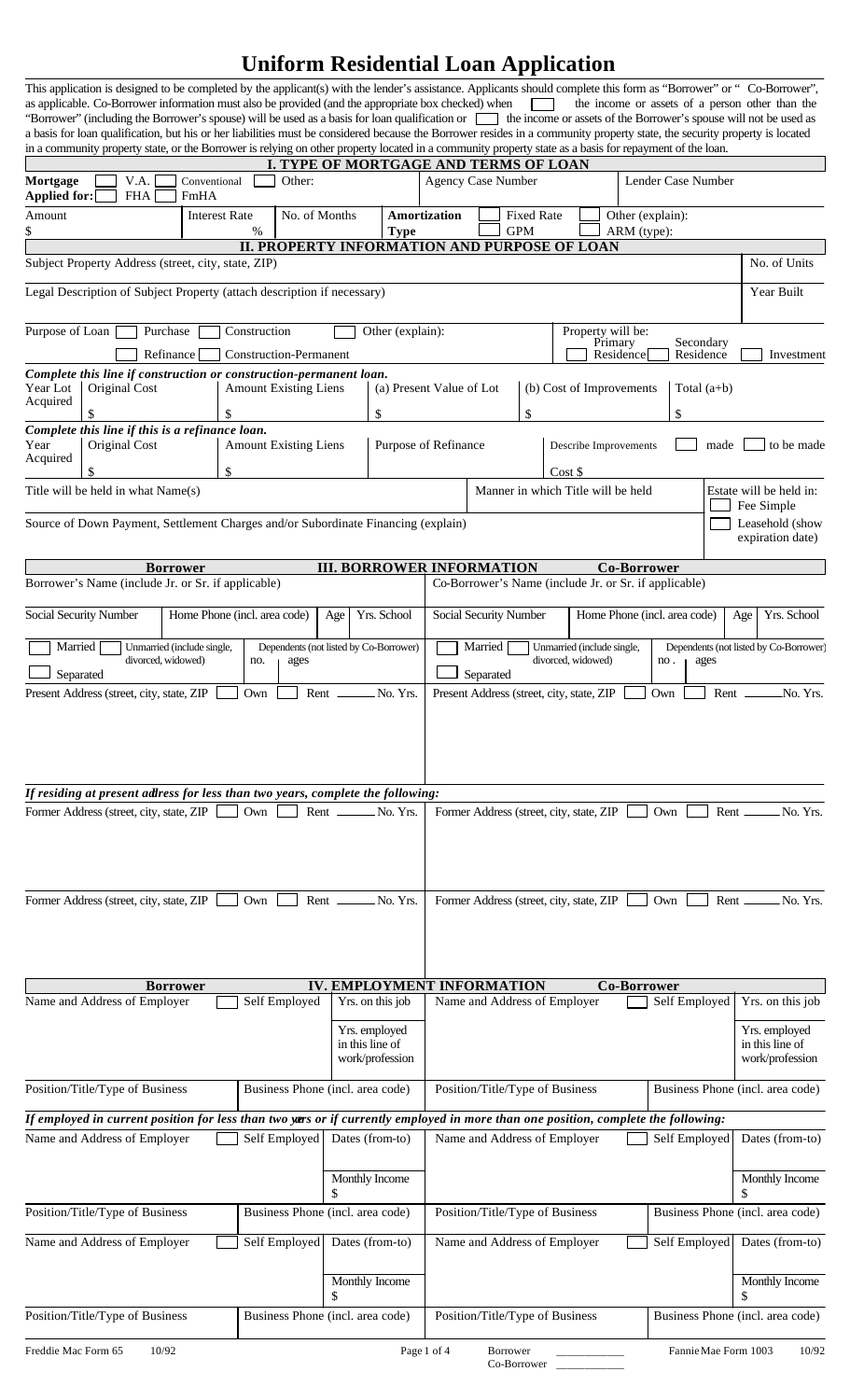| V. MONTHLY INCOMEAND COMBINED HOUSING EXPENSE INFORMATION |                 |             |              |                                                   |                |                 |  |  |
|-----------------------------------------------------------|-----------------|-------------|--------------|---------------------------------------------------|----------------|-----------------|--|--|
| <b>Gross Monthly Income</b>                               | <b>Borrower</b> | Co-Borrower | <b>Total</b> | <b>Combined</b><br><b>Monthly Housing Expense</b> | <b>Present</b> | <b>Proposed</b> |  |  |
| Base Empl. Income*                                        |                 |             |              | Rent                                              |                |                 |  |  |
| Overtime                                                  |                 |             |              | First Mortgage (P&I)                              |                |                 |  |  |
| <b>Bonuses</b>                                            |                 |             |              | Other Financing (P&I)                             |                |                 |  |  |
| Commissions                                               |                 |             |              | <b>Hazard Insurance</b>                           |                |                 |  |  |
| Dividends/Interest                                        |                 |             |              | <b>Real Estate Taxes</b>                          |                |                 |  |  |
| Net Rental Income                                         |                 |             |              | Mortgage Insurance                                |                |                 |  |  |
| OTHER (before completing                                  |                 |             |              | Homeowner Assn. Dues                              |                |                 |  |  |
| see the notice in "describe"<br>other income," below)     |                 |             |              | Other:                                            |                |                 |  |  |
| <b>Total</b>                                              |                 |             |              | <b>Total</b>                                      |                |                 |  |  |

**\*Self Employed Borrower(s) may be required to provide additional documentation such as tax returns and financial statements.**

**Describe Other Income Notice: Alimony, child support, or separate maintenance income need not be revealed if the Borrower(B) or Co-Borrower(C) does not choose to have it considered for repaying this loan.**

| B/C | Monthly Amount |
|-----|----------------|
|     |                |
|     |                |
|     |                |

#### **VI. ASSETS AND LIABILITIES**

This statement and any applicable supporting schedules may be completed jointly by both married and unmarried Co-Borrowers if their assets and liabilities are sufficiently joined so that the Statement can be meaningfully a Completed | Jointly | Not Jointly **ASSETS Cash or Market** Description **Value** Cash deposit toward purchase held by: **List checking and savings accounts below** Name and address of Bank, S&L, or Credit Union Acct. no .  $\S$ Name and address of Bank, S&L, or Credit Union Acct. no.  $\qquad \qquad$ Name and address of Bank, S&L, or Credit Union Acct. no. Name and address of Bank, S&L, or Credit Union Acct. no. Stocks & Bonds (Company Name/ \$ number & description) Life insurance net cash value Face amount: **Subtotal Liquid Assets** \$ Real estate owned (enter market value  $\sim$  \$ from schedule of real estate owned) Vested interest in retirement fund \$ Net worth of business $(\text{\$})$  owned  $\text{\$}$ (attach financial statement) Automobiles owned (make and year)  $\frac{1}{s}$ Other Assets (itemize)  $\vert \$ **Total Assets a. S Liabilities and Pledged Assets.** List the creditor's name, address and account number for all outstanding debts, including automobile loans, revolving charge accounts, real estate loans, alimony, child support, stock pledges, etc. Use continuation sheet if necessary. Indicate by (\*) those liabilities which will be satisfied upon sale of real estate owned or upon refinancing of the subject property.<br> **Monthly Payt. &** Unpaid<br> **Mos. Left to Pay** Balance **Mos. Left to Pay Balance** Name and Address of Company \$ Payt./Mos. \$ Acct. No. Name and Address of Company  $\S$  Payt./Mos.  $\S$ Acct. No. Name and Address of Company \$ Payt./Mos. \$ Acct. No. Name and Address of Company \$ Payt./Mos. \$ Acct. No. Name and Address of Company  $\Big| \$  Payt./Mos.  $\Big| \$ Acct. No. Name and Address of Company \$ Payt./Mos. \$ Acct. No. Name and Address of Company  $\Big| \$  Payt./Mos.  $\Big| \$ Acct. No. Alimony/Child Support/Separate Maintenance Payments Owed to: \$ Job Related Expense (child care, union dues, etc.)  $\mid$  \$ Total Monthly Payments  $\begin{array}{c} \uparrow \end{array}$ **Net Worth (a-b)**  $\begin{array}{|c|c|c|c|c|} \hline \text{$S$} & \text{Total Liabilities b.} & \text{\$$} \hline \end{array}$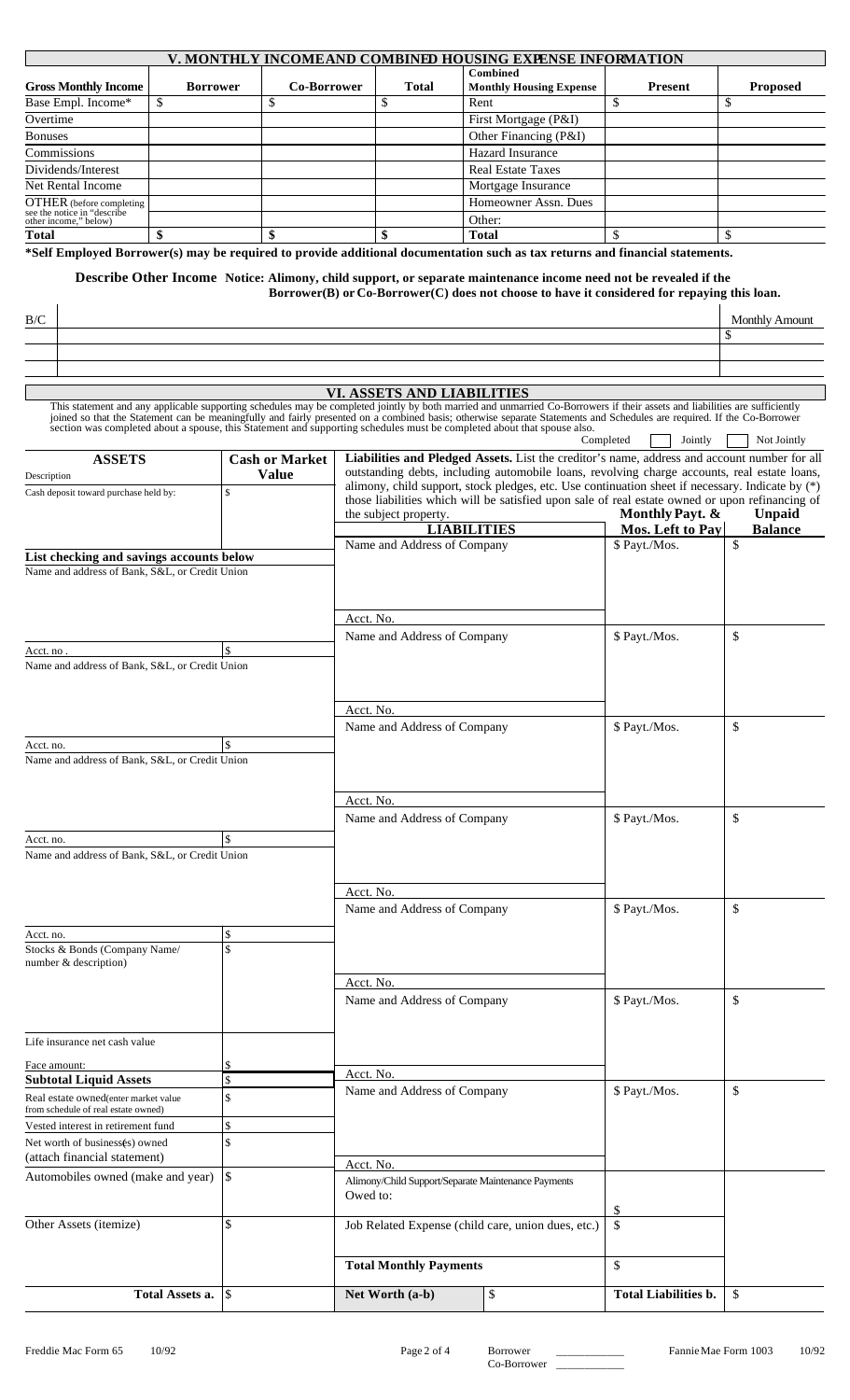|                                                                                                                                            |                     |                         | VI. ASSETS AND LIABILITIES (cont.) |                        |                      |                                           |                       |
|--------------------------------------------------------------------------------------------------------------------------------------------|---------------------|-------------------------|------------------------------------|------------------------|----------------------|-------------------------------------------|-----------------------|
| Schedule of Real Estate Owned (if additional properties are owned, use continuation sheet.)                                                |                     |                         |                                    |                        |                      |                                           |                       |
| Property Address (enter S if sole, PS if pending<br>sale or R if rental being held for income)                                             | Type of<br>Property | Present<br>Market Value | Amount of<br>Mortgages & Liens     | Gross<br>Rental Income | Mortgage<br>Payments | Insurance<br>Maintenance<br>Taxes & Misc. | Net.<br>Rental Income |
|                                                                                                                                            |                     |                         |                                    |                        |                      |                                           |                       |
|                                                                                                                                            |                     |                         |                                    |                        |                      |                                           |                       |
|                                                                                                                                            |                     |                         |                                    |                        |                      |                                           |                       |
|                                                                                                                                            | Totals              |                         |                                    |                        |                      |                                           |                       |
| List any additional names under which credit has previously been received and indicate appropriate creditor name(s) and account number(s): |                     |                         |                                    |                        |                      |                                           |                       |
| Alternate Name                                                                                                                             |                     |                         | <b>Creditor Name</b>               |                        |                      | <b>Account Number</b>                     |                       |

| VII. DETAILS OF TRANSACTION                  | <b>VIII. DECLARATIONS</b>                                                                                                                                                  |                 |             |
|----------------------------------------------|----------------------------------------------------------------------------------------------------------------------------------------------------------------------------|-----------------|-------------|
| a. Purchase price                            | \$<br>If you answer "yes" to any questions a through, please                                                                                                               | <b>Borrower</b> | Co-Borrower |
| b. Alterations, improvements, repairs        | use continuation sheet for explanation<br>a. Are there any outstanding judgments against you?                                                                              | <u>Yes No</u>   | Yes No      |
| c. Land (if acquired separately)             | b. Have you been declared bankrupt within the past 7 years?                                                                                                                |                 |             |
| d. Refinance (include. debts to be paid off) | c. Have you had property foreclosed upon or given title or deed                                                                                                            |                 |             |
| e. Estimated prepaid items                   | in lieu thereof in the last 7 years?<br>d. Are you a party to a lawsuit?                                                                                                   |                 |             |
| f. Estimated closing costs                   | e. Have you directly or indirectly been obligated on any loan which resulted in foreclosure,                                                                               |                 |             |
| g. PMI, MIP, Funding Fee                     | transfer of title in lieu of foreclosure, or judgment? (This would include such loans as home                                                                              |                 |             |
| h. Discount (if Borrower will pay)           | mortgage loans, SBA loans, home improvement loans, educational loans, manufactured                                                                                         |                 |             |
| i. Total costs (add items a through h)       | (mobile) home loans, any mortgage, financial obligation, bond, or loan guarantee. If "Yes," provide<br>details, including date, name and address of Lender, FHA of VA case |                 |             |
| Subordinate financing                        | number, if any, and reasons for the action.)                                                                                                                               |                 |             |
| k. Borrower's closing costs paid by Seller   | f. Are you presently delinquent of in default on any Federal debt or any other loan,                                                                                       |                 |             |
| 1. Other Credits (explain)                   | mortgage, financial obligation bond, or loan guarantee? if<br>"Yes," give details as described in the preceding question.                                                  |                 |             |
|                                              | g. Are you obligated to pay alimony, child support, or separate<br>maintenance?                                                                                            |                 |             |
|                                              | h. Is any part of the down payment borrowed?                                                                                                                               |                 |             |
| m. Loan amount (exclude PMI, MIP,            | Are you a co-maker or endorser on a note?<br>Are you a U.S. citizen?                                                                                                       |                 |             |
| Funding Fee financed)                        | k. Are you a permanent resident alien?                                                                                                                                     |                 |             |
| n. PMI, MIP, Funding Fee financed            | 1. Do you intend to occupy the property as your primary residence?                                                                                                         |                 |             |
| o. Loan amount (add m & n)                   | if "Yes," complete question m below.<br>m. Have you had an ownership interest in a property in the last                                                                    |                 |             |
|                                              | three years?                                                                                                                                                               |                 |             |
| p. Cash from/to Borrower                     | (1) What type of property did you own-principal residence (PR),                                                                                                            |                 |             |
| (subtract j, k, $\&$ o from i)               | second home (SH), or investment property (IP)?<br>(2) How did you hold title to the home-solely by yourself (S), jointly                                                   |                 |             |
|                                              | with your spouse $(SP)$ , or jointly with another person $(O)$ ?                                                                                                           |                 |             |
|                                              |                                                                                                                                                                            |                 |             |

| IX. ACKNOWLEDGMENT AND AGREEMENT                                          |  |
|---------------------------------------------------------------------------|--|
| and agree(s) that: (1) the loan requested by this application will be seq |  |

The undersigned specifically acknowledge(s) and agree(s) that: (1) the loan requested by this application will be secured by a first mortgage or deed or trust on the property described herein; (2) the property will not be used for any illegal or prohibited purpose or use; (3) all statements made in this application are made for the purpose of obtaining the loan indicated herein; (4) occupation of the property will be as indicated above; (5) verification or reverification of any information contained in the application may be made at any time by the Lender, its agents, successors and assigns, either directly or through a credit reporting agency, from any source named in this application, and the original copy of this application will be retained by the Lender, even if the loan is not approved; (6) the Lender, its agents successors and assigns will rely on the information contained in the application and I/we have a continuing obligation to amend and/or supplement the information provided in this application of any of the material facts which I/we have represented herein should change prior to closing; (7) in the event my/our payments on the loan indicated in this application become delinquent, the Lender, its agents, successors and assigns, may in addition to all their other rights and remedies, report my/our name(s) and account information to a credit reporting agency; (8) ownership of the loan may be transferred to successor or assign of the Lender with prior notice to me; (9) the Lender, its agents, successors and assigns make no representations or warranties, express or implied, to the Borrower(s) regarding the property, the condition of the property, or the value of the property.

**Certification:** I/We certify that the information provided in this application is true and correct as of the date set forth opposite my/our signature(s) on this application and acknowledge my/our understanding that any intentional or negligent misrepresentation(s) of the information contained in this application may result in civil liability and/or criminal penalties including, but not limited to, fine or imprisonment or both under the provisions of Title 18, United States Code, Section 1001, et seq. and liability for monetary damages to the Lender, its agents, successors and assigns, insurers and any other person who may suffer any loss due to reliance upon any misrepresentation which I/we have made on this application.

| Borrower's Signature                               | Date                                                                                                               | Co-Borrower's Signature                                                                                                                                         | Date                        |
|----------------------------------------------------|--------------------------------------------------------------------------------------------------------------------|-----------------------------------------------------------------------------------------------------------------------------------------------------------------|-----------------------------|
| $\mathbf X$                                        |                                                                                                                    | X                                                                                                                                                               |                             |
|                                                    |                                                                                                                    | X. INFORMATION FOR GOVERNMENT MONITORING PURPOSES                                                                                                               |                             |
|                                                    |                                                                                                                    | The following information is requested by the Federal Government for certain types of loans related to a dwelling, in order to monitor the Lender's             |                             |
|                                                    |                                                                                                                    | compliance with equal credit opportunity, fair housing and home mortgage disclosure laws. You are not required to furnish this information, but are             |                             |
|                                                    |                                                                                                                    | encouraged to do so. The law provides that a Lender may neither discriminate on the basis of this information, nor on whether you choose to furnish it.         |                             |
|                                                    |                                                                                                                    | However, if you choose not to furnish it, under Federal regulations this Lender is required to note race and sex on the basis of visual observation or surname. |                             |
|                                                    |                                                                                                                    | If you do not wish to furnish the above information, please check the box below. (Lender must review the above material to assure that the disclosure satisfy   |                             |
|                                                    | all requirements to which the Lender is subject under applicable law for the particular type of loan applied for.) |                                                                                                                                                                 |                             |
| <b>BORROWER</b>                                    |                                                                                                                    | <b>CO-BORROWER</b>                                                                                                                                              |                             |
|                                                    | I do not wish to furnish this information                                                                          | I do not wish to furnish this information                                                                                                                       |                             |
| Race/National<br>American Indian or Alaskan Native | Asian or Pacific Islander                                                                                          | <b>Race/National</b><br>American Indian or Alaskan Native                                                                                                       | Asian or Pacific Islander   |
| Origin<br>Black, not of                            | White, not of                                                                                                      | Origin<br>Black, not of                                                                                                                                         | White, not of               |
| Hispanic origin                                    | Hispanic<br>Hispanic origin                                                                                        | Hispanic origin                                                                                                                                                 | Hispanic<br>Hispanic origin |
| Other (Specify)                                    |                                                                                                                    | Other (Specify)                                                                                                                                                 |                             |
| <b>Sex</b><br>Female                               | Male                                                                                                               | <b>Sex</b><br>Female                                                                                                                                            | Male                        |
| To be completed by Interviewer                     | Interviewer's Name (print or type)                                                                                 | Name and Address Interviewer's Employer                                                                                                                         |                             |
| This application was taken by:                     |                                                                                                                    |                                                                                                                                                                 |                             |
| face to face interview                             | Interviewer's Signature                                                                                            | Date                                                                                                                                                            |                             |
| by mail                                            |                                                                                                                    |                                                                                                                                                                 |                             |
| by telephone                                       | Interviewer's Phone Number (incl. area code)                                                                       |                                                                                                                                                                 |                             |
|                                                    |                                                                                                                    |                                                                                                                                                                 |                             |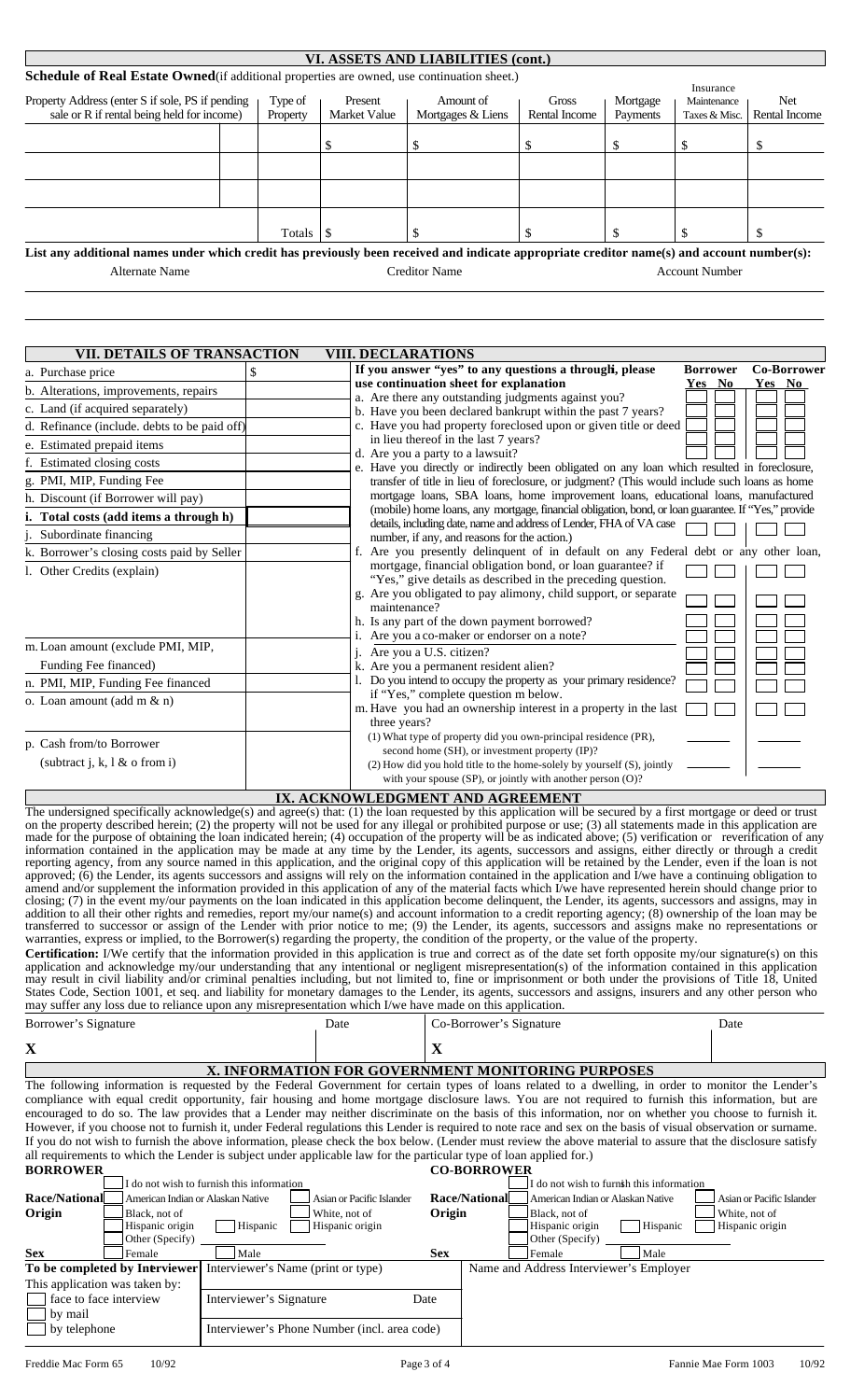| <b>Continuation Sheet/Residential Loan Application</b> |
|--------------------------------------------------------|
|--------------------------------------------------------|

Use this continuation sheet if you Borrower: Agency Case Number: Agency Case Number: need more space to complete the Residential Loan Application. Mark B for Borrower or C for Co-Borrower Co-Borrower Lender Case Number: Co-Borrower.

|                                                |                                       | VI. ASSETS AND LIABILITIES (cont.) |                                     |                                 |
|------------------------------------------------|---------------------------------------|------------------------------------|-------------------------------------|---------------------------------|
| <b>ASSETS</b>                                  | <b>Cash or Market</b><br><b>Value</b> | <b>LIABILITIES</b>                 | Monthly Payt. &<br>Mos. Left to Pay | <b>Unpaid</b><br><b>Balance</b> |
| Name and address of Bank, S&L, or Credit Union |                                       | Name and Address of Company        | \$ Payt./Mos.                       | $\$$                            |
|                                                |                                       |                                    |                                     |                                 |
| Acct. no.                                      | \$                                    | Acct. No.                          |                                     |                                 |
| Name and address of Bank, S&L, or Credit Union |                                       | Name and Address of Company        | \$ Payt./Mos.                       | \$                              |
|                                                |                                       |                                    |                                     |                                 |
| Acct. no.                                      | \$                                    | Acct. No.                          |                                     |                                 |
| Name and address of Bank, S&L, or Credit Union |                                       | Name and Address of Company        | \$ Payt./Mos.                       | \$                              |
| Acct. no.                                      | $\mathbf{\hat{S}}$                    | Acct. No.                          |                                     |                                 |
| Name and address of Bank, S&L, or Credit Union |                                       | Name and Address of Company        | \$ Payt./Mos.                       | \$                              |
|                                                |                                       |                                    |                                     |                                 |
| Acct. no.                                      | \$                                    | Acct. No.                          |                                     |                                 |
| Name and address of Bank, S&L, or Credit Union |                                       | Name and Address of Company        | \$ Payt./Mos.                       | \$                              |
| Acct. no.                                      | \$                                    | Acct. No.                          |                                     |                                 |
| Name and address of Bank, S&L, or Credit Union |                                       | Name and Address of Company        | \$ Payt./Mos.                       | \$                              |
| Acct. no.                                      | $\mathbb S$                           | Acct. No.                          |                                     |                                 |
| Name and address of Bank, S&L, or Credit Union |                                       | Name and Address of Company        | \$ Payt./Mos.                       | \$                              |
| Acct. no.                                      |                                       | Acct. No.                          |                                     |                                 |
| Name and address of Bank, S&L, or Credit Union |                                       | Name and Address of Company        | \$ Payt./Mos.                       | \$                              |
| Acct. no.                                      | \$                                    | Acct. No.                          |                                     |                                 |
| Name and address of Bank, S&L, or Credit Union |                                       | Name and Address of Company        | \$ Payt./Mos.                       | $\$$                            |
|                                                |                                       |                                    |                                     |                                 |
| Acct. no.                                      | \$                                    | Acct. No.                          |                                     |                                 |
| Name and address of Bank, S&L, or Credit Union |                                       | Name and Address of Company        | \$ Payt./Mos.                       | \$                              |
| Acct. no.                                      | $\mathbb S$                           | Acct. No.                          |                                     |                                 |
|                                                |                                       |                                    |                                     |                                 |

I/We fully understand that it is a Federal crime punishable by fine or imprisonment, or both, to knowingly make any false statements concerning any of the above facts as applicable under the provisions of Title 18, United States Code, Section 1001, et seq.

| Borrower's Signature :        | Date | Co-Borrower's Signature: | Date |
|-------------------------------|------|--------------------------|------|
| $\overline{\mathbf{x}}$<br>́△ |      | $\mathbf{z}$             |      |